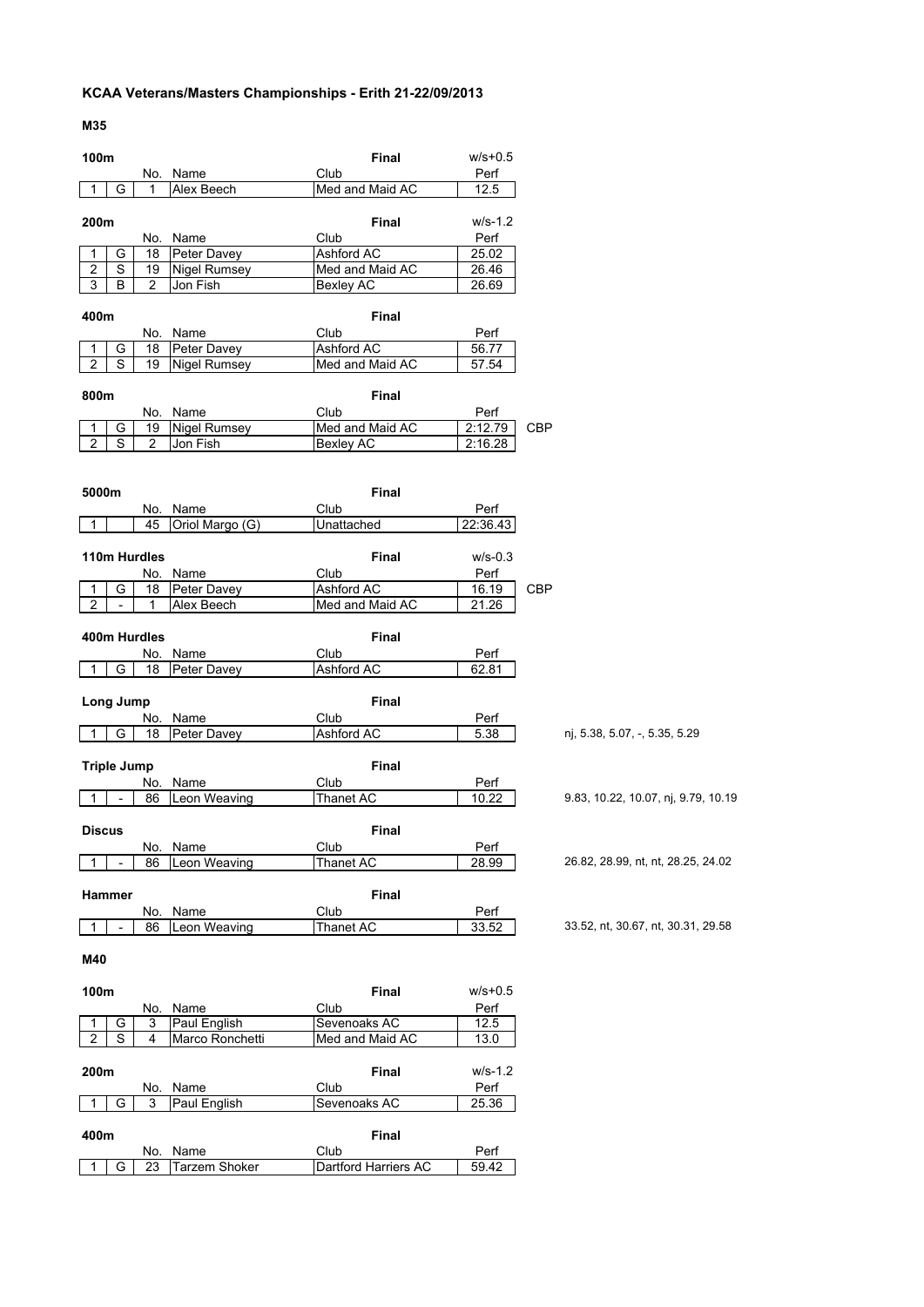| 800m                                          |                          |           |                                  | Final                     |                 |                                          |
|-----------------------------------------------|--------------------------|-----------|----------------------------------|---------------------------|-----------------|------------------------------------------|
|                                               |                          |           | No. Name                         | Club                      | Perf            |                                          |
| 1                                             | G                        | 33        | <b>Martin Kelk</b>               | Invicta East Kent AC      | 2:16.81         |                                          |
| $\overline{2}$                                | S                        | 32        | Duncan Hussey                    | <b>Dulwich Runners</b>    | 2:20.65         |                                          |
|                                               |                          |           |                                  |                           |                 |                                          |
| 1500m                                         |                          |           |                                  | Final                     |                 |                                          |
|                                               |                          | No.       | Name                             | Club                      | Perf            |                                          |
| 1                                             | G                        | 31        | Julian Gevers                    | Kent AC                   | 4:43.37         |                                          |
| $\boldsymbol{2}$<br>$\ensuremath{\mathsf{3}}$ | S                        | 32        | Duncan Hussey                    | <b>Dulwich Runners</b>    | 4:52.76         |                                          |
|                                               | B                        | 44        | Christian Poulton                | <b>Cambridge Harriers</b> | 4:55.71         |                                          |
| 5000m                                         |                          |           |                                  | Final                     |                 |                                          |
|                                               |                          |           | No. Name                         | Club                      | Perf            |                                          |
|                                               | G                        | 44        | Christian Poulton                | Cambridge Harriers        | 17:32.01        |                                          |
|                                               |                          |           |                                  |                           |                 |                                          |
|                                               | <b>Pole Vault</b>        |           |                                  | Final                     |                 |                                          |
|                                               |                          |           | No. Name                         | Club                      | Perf            |                                          |
| 1                                             |                          | 72        | David Gordon (G)                 | Dacorum & Tring           | 3.60            | 3.40 o;3.50 o;3.60 xo;3.70 xxx           |
|                                               |                          |           |                                  |                           |                 |                                          |
| <b>Shot</b>                                   |                          |           |                                  | <b>Final</b>              |                 |                                          |
|                                               |                          |           | No. Name<br>David Glendower      | Club                      | Perf            |                                          |
| 1                                             | $\overline{\phantom{a}}$ | 87        |                                  | Pembrokeshire H           | 7.25            | 6.92, 6.83, 6.92, 6.78, 7.25, np         |
|                                               |                          |           |                                  | <b>Final</b>              |                 |                                          |
| Hammer                                        |                          |           |                                  |                           |                 |                                          |
| 1                                             | $\overline{a}$           | 87        | No. Name<br>David Glendower      | Club<br>Pembrokeshire H   | Perf<br>23.41   | 19.46, 20.78, 20.51, 23.41, 22.96, 20.98 |
|                                               |                          |           |                                  |                           |                 |                                          |
| Javelin                                       |                          |           |                                  | Final                     |                 |                                          |
|                                               |                          | No.       | Name                             | Club                      | Perf            |                                          |
| 1                                             | G                        | 104       | Michael Van Den Dobbelsteen      | Black & Brom H AC         | 52.55           | 46.97, 48.70, 51.54, 51.80, 48.50, 52.55 |
|                                               |                          |           |                                  |                           |                 |                                          |
| M50                                           |                          |           |                                  |                           |                 |                                          |
|                                               |                          |           |                                  |                           |                 |                                          |
| 100m                                          |                          |           |                                  | Final                     | $w/s + 0.5$     |                                          |
|                                               |                          |           |                                  |                           |                 |                                          |
|                                               |                          |           | No. Name                         | Club                      | Perf            |                                          |
| 1                                             | G                        | 7         | Andrew Rushbrook                 | <b>Bexley AC</b>          | 13.5            |                                          |
| $\overline{2}$                                | S                        | 5         | <b>Stephen Crane</b>             | Bexley AC                 | 14.2            |                                          |
|                                               |                          |           |                                  |                           |                 |                                          |
| 200m                                          |                          |           |                                  | Final                     | $w/s-1.2$       |                                          |
|                                               |                          |           | No. Name                         | Club                      | Perf            |                                          |
| 1                                             | G                        | 7         | Andrew Rushbrook                 | <b>Bexley AC</b>          | 28.02           |                                          |
|                                               |                          |           |                                  |                           |                 |                                          |
| 400m                                          |                          |           |                                  | Final                     |                 |                                          |
|                                               |                          |           | No. Name                         | Club                      | Perf            |                                          |
| 1                                             | G                        | 24        | <b>Philip Greenfield</b>         | <b>Bromley Vets AC</b>    | 65.99           |                                          |
|                                               |                          |           |                                  |                           |                 |                                          |
| 800m                                          |                          |           |                                  | Final                     |                 |                                          |
|                                               |                          |           | No. Name                         | Club                      | Perf            |                                          |
| 1                                             | G                        | 35<br>34  | <b>Mark Watling</b>              | Black & Brom H AC         | 2:22.12         |                                          |
| $\overline{2}$                                | $\overline{s}$           |           | <b>Robert Fursey</b>             | Med and Maid AC           | 2:29.76         |                                          |
|                                               |                          |           |                                  |                           |                 |                                          |
| 1500m                                         |                          |           |                                  | <b>Final</b>              |                 |                                          |
| 1                                             | G                        | 35        | No. Name                         | Club<br>Black & Brom H AC | Perf<br>4:53.42 |                                          |
|                                               |                          |           | Mark Watling                     |                           |                 |                                          |
| 5000m                                         |                          |           |                                  | <b>Final</b>              |                 |                                          |
|                                               |                          |           | No. Name                         | Club                      | Perf            |                                          |
| 1                                             | G                        | 50        | <b>Tony Tuohy</b>                | <b>Dulwich Runners</b>    | 16:44.60        |                                          |
| $\overline{2}$                                | $\mathbb S$              | 46        | <b>Anthony Durey</b>             | Dartford Harriers AC      | 18:38.37        |                                          |
| 3                                             | B                        | 49        | Graham Maynard                   | Cambridge Harriers        | 19:24.98        |                                          |
| $\overline{4}$                                |                          | 47        | <b>Martin Hawkins</b>            | <b>Cambridge Harriers</b> | 19:28.31        |                                          |
| $\overline{5}$                                |                          | 34        | <b>Robert Fursey</b>             | Med and Maid AC           | 19:39.38        |                                          |
|                                               |                          |           |                                  |                           |                 |                                          |
|                                               | 2000m Walk               |           |                                  | Final                     |                 |                                          |
| 1                                             | G                        | No.<br>60 | Name<br><b>Christopher Hobbs</b> | Club<br><b>Ashford AC</b> | Perf<br>9:40.01 | CBP                                      |

2 S | 61 | Malcolm Martin | Paddock Wood AC | 11:31.16 3 | B | 24 | Philip Greenfield | Bromley Vets AC | 11:58.33

 $\mathsf I$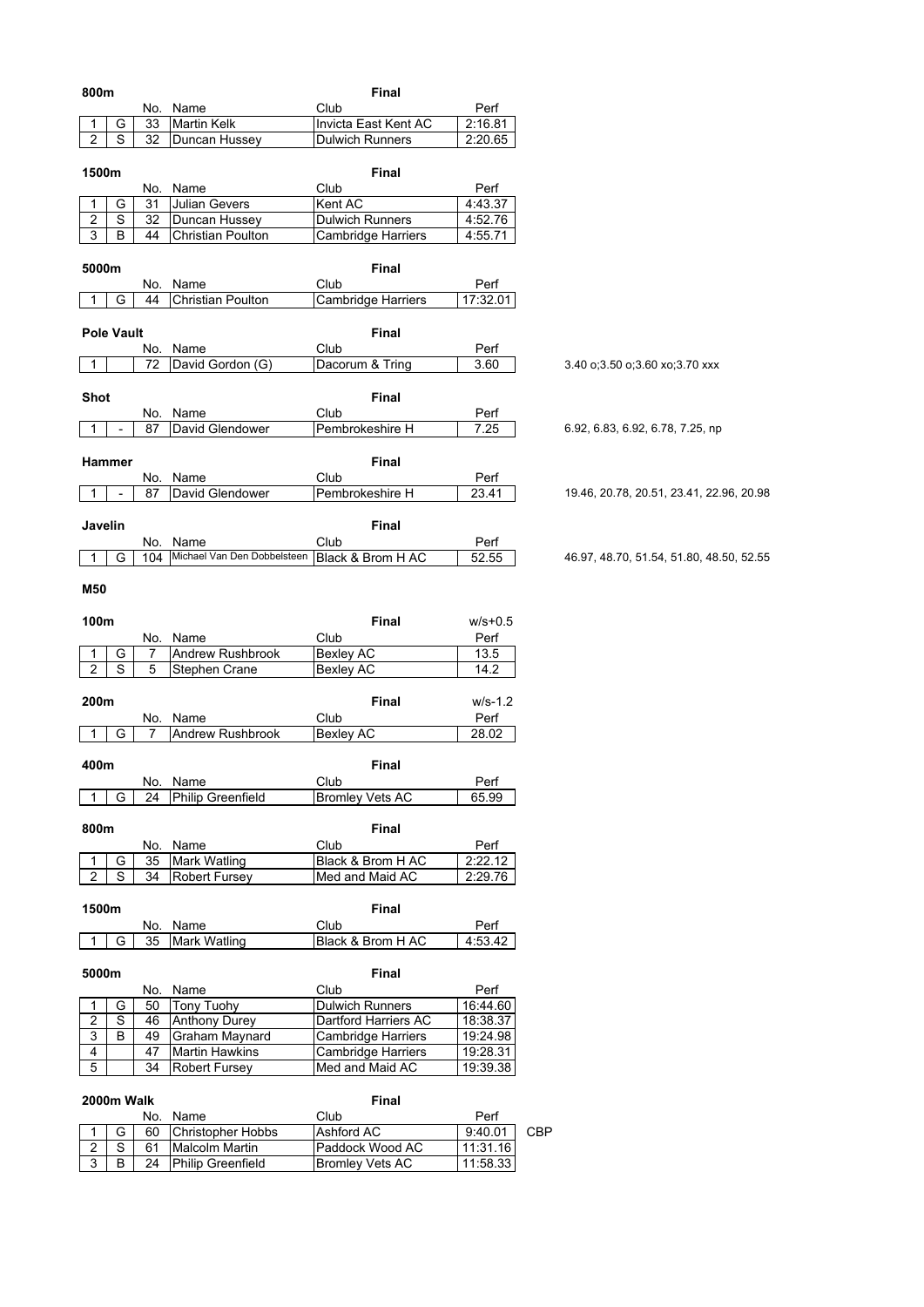|                     | <b>High Jump</b>             |          |                                                  |                                   | Final                |                   |       |                                                                                 |
|---------------------|------------------------------|----------|--------------------------------------------------|-----------------------------------|----------------------|-------------------|-------|---------------------------------------------------------------------------------|
|                     |                              |          | No. Name                                         | Club                              |                      | Perf              |       |                                                                                 |
|                     | G                            | 67       | Gary Capon                                       |                                   | Dartford Harriers AC | 1.60              | CBP   | 1.42 o;1.48 o;1.54 o;1.57 xo;1.60 xo;1.62 xxx                                   |
| $\overline{2}$      | $\overline{s}$               | 66       | John Bancroft                                    | <b>Bexley AC</b>                  |                      | 1.42              |       | 1.39 o;1.42 o;1.48 xxx                                                          |
|                     |                              |          |                                                  |                                   |                      |                   |       |                                                                                 |
|                     | <b>Pole Vault</b>            |          |                                                  |                                   | Final                |                   |       |                                                                                 |
|                     |                              | No.      | Name                                             | Club                              |                      | Perf              |       |                                                                                 |
| 1                   |                              | 73       | Allan Leiper (G)                                 | Aldershot F D                     |                      | $\overline{3}.30$ |       | $3.00 \times 3.20 - 3.30 \times 3.40 - 3.50 \times x$                           |
| $\overline{2}$      | G                            | 74       | <b>Wayne Martin</b>                              | Hastings AC                       |                      | 2.70              |       | 2.60 xo; 2.70 xo; 2.80 xxx                                                      |
|                     |                              |          |                                                  |                                   |                      |                   |       |                                                                                 |
|                     | Long Jump                    |          |                                                  |                                   | Final                |                   |       |                                                                                 |
|                     |                              | No.      | Name                                             | Club                              |                      | Perf              |       |                                                                                 |
|                     | G                            | 84       | Stephen Langford                                 | Ashford AC                        |                      | 4.93              |       | 4.72, 4,82, nj, nj, 4.93, 4.75                                                  |
|                     |                              |          |                                                  |                                   |                      |                   |       |                                                                                 |
|                     | <b>Triple Jump</b>           |          |                                                  |                                   | <b>Final</b>         |                   |       |                                                                                 |
|                     | G                            | No.      | Name                                             | Club                              |                      | Perf<br>10.20     |       |                                                                                 |
| -1                  |                              | 84       | Stephen Langford                                 | Ashford AC                        |                      |                   |       | 9.52, 9.72, 10.18, 9.96, 10.20, 10.16                                           |
|                     |                              |          |                                                  |                                   |                      |                   |       |                                                                                 |
| Shot                |                              |          |                                                  |                                   | Final                |                   |       |                                                                                 |
|                     |                              |          | No. Name                                         | Club                              |                      | Perf              |       |                                                                                 |
| 1                   |                              | 73       | Allan Leiper (G)                                 | Aldershot F D                     |                      | 13.03             |       | $-$ , $-$ , 13.03, 12.51, np, 12.46<br>12.56, 12.70, 12.30, 12.76, 12.41, 12.97 |
| $\overline{2}$<br>3 | G<br>$\overline{\mathsf{s}}$ | 90<br>89 | <b>Anthony Tipping</b><br><b>Richard Scoones</b> | <b>Cambridge Harriers</b>         | Swale Combined AC    | 12.97             | CBP . | 8.01, 8.11, 7.93, 8.73, 7.70, np                                                |
| $\overline{4}$      | B                            | 91       |                                                  |                                   |                      | 8.73              |       | 5.62, 7.80, np, 8.41, 8.48, 7.50                                                |
|                     |                              |          | Peter Wishart                                    | Cambridge Harriers                |                      | 8.48              |       |                                                                                 |
|                     |                              |          |                                                  |                                   |                      |                   |       |                                                                                 |
| <b>Discus</b>       |                              |          |                                                  |                                   | <b>Final</b>         |                   |       |                                                                                 |
|                     |                              |          | No. Name                                         | Club<br><b>Cambridge Harriers</b> |                      | Perf              |       | 40.09, nt, 40.14, 41.81, nt, 39.26                                              |
| 1<br>2              | G<br>$\overline{s}$          | 90<br>91 | Anthony Tipping<br>Peter Wishart                 |                                   |                      | 41.81<br>31.60    |       |                                                                                 |
| 3                   | В                            | 89       | <b>Richard Scoones</b>                           | Cambridge Harriers                | Swale Combined AC    |                   |       | 30.85, 31.25, 31.60, 29.96, 29.95, 29.87<br>27.95, nt, 28.71, 26.65, nt, nt     |
|                     |                              |          |                                                  |                                   |                      | 28.71             |       |                                                                                 |
|                     |                              |          |                                                  |                                   | Final                |                   |       |                                                                                 |
|                     | Hammer                       |          |                                                  |                                   |                      |                   |       |                                                                                 |
| 1                   | G                            | 90       | No. Name<br>Anthony Tipping                      | Club<br><b>Cambridge Harriers</b> |                      | Perf<br>43.11     | CBP   | 42.87, 41.89, nt, 42.76, 41.86, 43.11                                           |
| $\overline{2}$      |                              | 89       | <b>Richard Scoones</b>                           |                                   | Swale Combined AC    | 26.44             |       | 23.72, nt, nt, 26.44, nt, nt                                                    |
|                     |                              |          |                                                  |                                   |                      |                   |       |                                                                                 |
| Javelin             |                              |          |                                                  |                                   | Final                |                   |       |                                                                                 |
|                     |                              |          | No. Name                                         | Club                              |                      | Perf              |       |                                                                                 |
| 1                   | G                            | 90       | Anthony Tipping                                  | Cambridge Harriers                |                      | 36.51             |       | 36.51, 35.79, 34.18, nt, 35.00, nt                                              |
| 2                   |                              | 89       | <b>Richard Scoones</b>                           |                                   | Swale Combined AC    | 25.50             |       | 19.69, 22.75, 23.40, 25.50, 22.73, nt                                           |
|                     |                              |          |                                                  |                                   |                      |                   |       |                                                                                 |
| <b>M60</b>          |                              |          |                                                  |                                   |                      |                   |       |                                                                                 |
|                     |                              |          |                                                  |                                   |                      |                   |       |                                                                                 |
| 100m                |                              |          |                                                  |                                   | <b>Final</b>         | $w/s + 0.5$       |       |                                                                                 |
|                     |                              |          | No. Name                                         | Club                              |                      | Perf              |       |                                                                                 |
| 1                   |                              | 9        | <b>Robert Coombes</b>                            |                                   | Dartford Harriers AC | 18.6              |       |                                                                                 |
|                     |                              |          |                                                  |                                   |                      |                   |       |                                                                                 |
| 200m                |                              |          |                                                  |                                   | Final                | w/s-1.5           |       |                                                                                 |
|                     |                              |          | No. Name                                         | Club                              |                      | Perf              |       |                                                                                 |
| -1                  | G                            | 8        | <b>Tim Carter</b>                                | <b>Cambridge Harriers</b>         |                      | 28.48             |       |                                                                                 |
|                     |                              |          |                                                  |                                   |                      |                   |       |                                                                                 |
| 400m                |                              |          |                                                  |                                   | <b>Final</b>         |                   |       |                                                                                 |
|                     |                              | No.      | Name                                             | Club                              |                      | Perf              |       |                                                                                 |
| 1                   | G                            | 26       | Les Percival                                     | Paddock Wood AC                   |                      | 62.21             | CBP   |                                                                                 |
| $\overline{2}$      | $\mathbf S$                  | 25       | Stephen Hesketh                                  | Med and Maid AC                   |                      | 70.54             |       |                                                                                 |
|                     |                              |          |                                                  |                                   |                      |                   |       |                                                                                 |
| 800m                |                              |          |                                                  |                                   | Final                |                   |       |                                                                                 |
|                     |                              | No.      | Name                                             | Club                              |                      | Perf              |       |                                                                                 |
| 1                   | G                            | 36       | <b>Brian Buckwell</b>                            | Tonbridge AC                      |                      | 2:28.91           | CBP   |                                                                                 |
| $\overline{2}$      | $\overline{s}$               | 8        | Tim Carter                                       | <b>Cambridge Harriers</b>         |                      | 2:30.53           |       |                                                                                 |
| 3                   | B                            | 38       | <b>Christopher Marshall</b>                      | <b>Bromley Vets AC</b>            |                      | 2:34.29           |       |                                                                                 |
| 4                   |                              | 25       | Stephen Hesketh                                  | Med and Maid AC                   |                      | 2:38.28           |       |                                                                                 |
|                     |                              |          |                                                  |                                   |                      |                   |       |                                                                                 |
| 1500m               |                              |          |                                                  |                                   | <b>Final</b>         |                   |       |                                                                                 |
|                     |                              | No.      | Name                                             | Club                              |                      | Perf              |       |                                                                                 |
|                     | G                            | 38       | <b>Christopher Marshall</b>                      | <b>Bromley Vets AC</b>            |                      | 5:20.53           |       |                                                                                 |
| 2                   | $\overline{a}$               | 9        | <b>Robert Coombes</b>                            |                                   | Dartford Harriers AC | 6:39.53           |       |                                                                                 |
|                     |                              |          |                                                  |                                   |                      |                   |       |                                                                                 |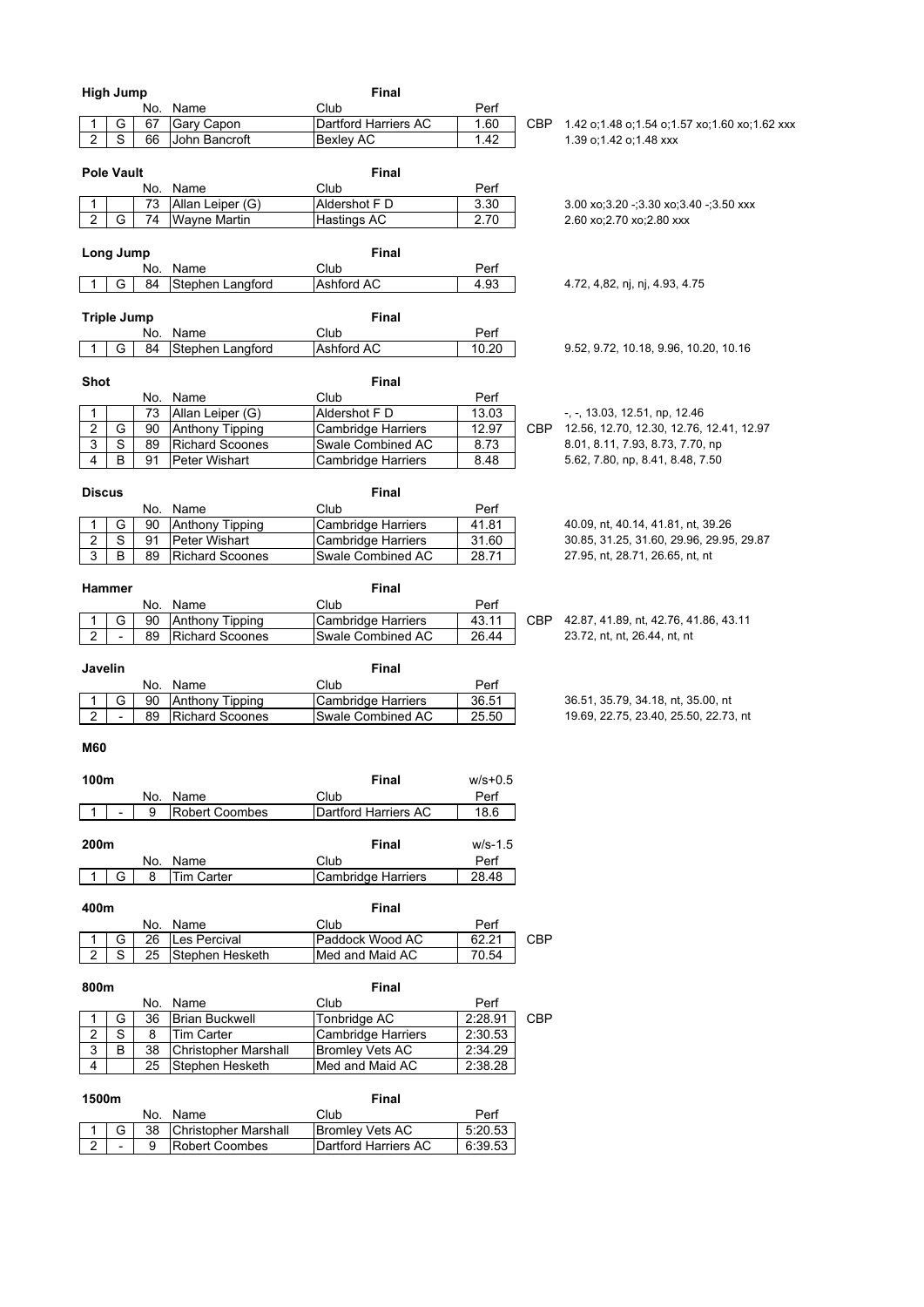| 5000m                                     |                              | <b>Final</b>            |              |                                                             |
|-------------------------------------------|------------------------------|-------------------------|--------------|-------------------------------------------------------------|
|                                           | No. Name                     | Club                    | Perf         |                                                             |
| G<br>52                                   | <b>Peter Watts</b>           | Swanley & District AC   | 21:53.17     |                                                             |
| S<br>$\overline{2}$<br>51                 | <b>Anthony Farmer</b>        | Dartford Harriers AC    | 22:24.51     |                                                             |
|                                           |                              |                         |              |                                                             |
| 100m Hurdles                              |                              | Final                   | $W/S-1.3$    |                                                             |
| No.                                       | Name                         | Club                    | Perf         |                                                             |
| G<br>56<br>1                              | <b>Robert Sibley</b>         | Med and Maid AC         | 21.75        |                                                             |
|                                           |                              |                         |              |                                                             |
| 300m Hurdles                              |                              | Final                   |              |                                                             |
|                                           | No. Name                     | Club                    | Perf         |                                                             |
| G<br>10<br>1                              | Geoffrey Kitchener           | Sevenoaks AC            | 54.74        |                                                             |
|                                           |                              |                         |              |                                                             |
| 2000m Walk                                |                              | Final                   |              |                                                             |
|                                           | No. Name                     | Club                    | Perf         |                                                             |
| G<br>62<br>-1                             | Stephen Holliday             | Ashford AC              | 13:12.39     |                                                             |
|                                           |                              |                         |              |                                                             |
| <b>High Jump</b>                          |                              | Final                   |              |                                                             |
|                                           | No. Name                     | Club                    | Perf         |                                                             |
| G<br>68<br>-1                             | Paul Oakes                   | Med and Maid AC         | 1.39         | CBP 1.24 o;1.30 o;1.33 o;1.36 xo;1.39 xxo                   |
|                                           |                              |                         |              |                                                             |
| <b>Pole Vault</b>                         |                              | Final                   |              |                                                             |
| No.                                       | Name                         | Club                    | Perf         |                                                             |
| G<br>77<br>1                              | Allan Williams               | Black & Brom H AC       | 3.50         | CBP 3.20 0;3.30 -;3.40 x0;3.50 xx0;3.60 xxx                 |
| $\overline{\mathbf{c}}$<br>75             | David Blunt (G)              | Epsom & Ewell H         | 3.20         | 2.60 xo; 2.70 -; 2.80 xo; 3.00 xo; 3.20 o; 3.30 -; 3.40 xxx |
| 3<br>S<br>68                              | Paul Oakes                   | Med and Maid AC         | 2.70         | 2.50 xo; 2.60 xxo; 2.70 o; 2.80 xxx                         |
| 4<br>B<br>76                              | Michael Goodall              | Ashford AC              | 2.60         | 2.60 xxo; 2.70 -; 2.80 xxx                                  |
|                                           |                              |                         |              |                                                             |
| <b>Triple Jump</b>                        |                              | Final                   |              |                                                             |
|                                           |                              |                         |              |                                                             |
| No.<br>G<br>56                            | Name<br><b>Robert Sibley</b> | Club<br>Med and Maid AC | Perf<br>8.14 |                                                             |
| 1<br>2<br>$\overline{\phantom{a}}$<br>85  | Mike Martineau               | <b>Bromley Vets AC</b>  | 6.52         | $8.14, -, n$ j                                              |
|                                           |                              |                         |              | $(1.5) - 6.03(0.1), 6.52(1.5), -(0.0)$                      |
|                                           |                              |                         |              |                                                             |
| Shot                                      |                              | <b>Final</b>            |              |                                                             |
|                                           | No. Name                     | Club                    | Perf         |                                                             |
| G<br>94<br>1                              | John Stevens                 | <b>Bexley AC</b>        | 11.03        | 10.34, 11.03, np, 10.72, 10.66, 10.69                       |
| 2<br>S<br>68                              | <b>Paul Oakes</b>            | Med and Maid AC         | 10.73        | 9.83, 10.27, 10.73, 9.96, np, np<br>10.00                   |
| 3<br>93                                   | Anthony Richards (G)         | Croydon Harriers        | 10.00        |                                                             |
| 4<br>В<br>92                              | Peter Hawney                 | Cambridge Harriers      | 9.51         | 9.26, 9.16, 9.27, 9.21, 9.51, 9.29                          |
|                                           |                              |                         |              |                                                             |
| <b>Discus</b>                             |                              | <b>Final</b>            |              |                                                             |
|                                           | No. Name                     | Club                    | Perf         |                                                             |
| G<br>68                                   | Paul Oakes                   | Med and Maid AC         | 41.09        | CBP 33.70, 34.46, 38.85, nt, 39.32, 41.09                   |
| $\overline{c}$<br>$\overline{\mathsf{s}}$ | 92 Peter Hawney              | Cambridge Harriers      | 31.83        | 29.85, 28.76, 31.83, 31.79, 31.02, 28.96                    |
| 3<br>B<br>94                              | John Stevens                 | Bexley AC               | 30.04        | nt, nt, 23.04, nt, 30.04, 29.13                             |
|                                           |                              |                         |              |                                                             |
| Hammer                                    |                              | Final                   |              |                                                             |
|                                           | No. Name                     | Club                    | Perf         |                                                             |
| G<br>94<br>-1                             | John Stevens                 | Bexley AC               | 35.63        | 35.63, 34.95, 34.21, 35.15, 33.98, 34.61                    |
|                                           |                              |                         |              |                                                             |
| Javelin                                   |                              | <b>Final</b>            |              |                                                             |
|                                           | No. Name                     | Club                    | Perf         |                                                             |
| G<br>68<br>1                              | Paul Oakes                   | Med and Maid AC         | 34.49        | 33.35, 34.49, nt, 34.20, nt, nt                             |
| $\overline{s}$<br>$\overline{2}$<br>94    | John Stevens                 | Bexley AC               | 29.91        | 28.87, 29.91, 27.10, 28.03, nt, 29.81                       |
| 3<br>$\blacksquare$<br>92                 | Peter Hawney                 | Cambridge Harriers      | 24.37        | nt, 20.60, nt, 20.94, 22.49, 24.37                          |
|                                           |                              |                         |              |                                                             |
| <b>M70</b>                                |                              |                         |              |                                                             |
|                                           |                              |                         |              |                                                             |
| 100m                                      |                              | <b>Final</b>            | $W/S + 1.1$  |                                                             |
|                                           | No. Name                     | Club                    | Perf         |                                                             |
| G<br>13<br>1                              | John Godbeer                 | Cambridge Harriers      | 17.94        |                                                             |
| $\overline{2}$<br>14                      | David Simpson                | Sevenoaks AC            | 21.53        |                                                             |
|                                           |                              |                         |              |                                                             |

| 5000m |  |  |  |                            | Final                 |          |
|-------|--|--|--|----------------------------|-----------------------|----------|
|       |  |  |  | No. Name                   | Club                  | Perf     |
|       |  |  |  | 1   G   53   Robert Carter | Swanley & District AC | 27:44.50 |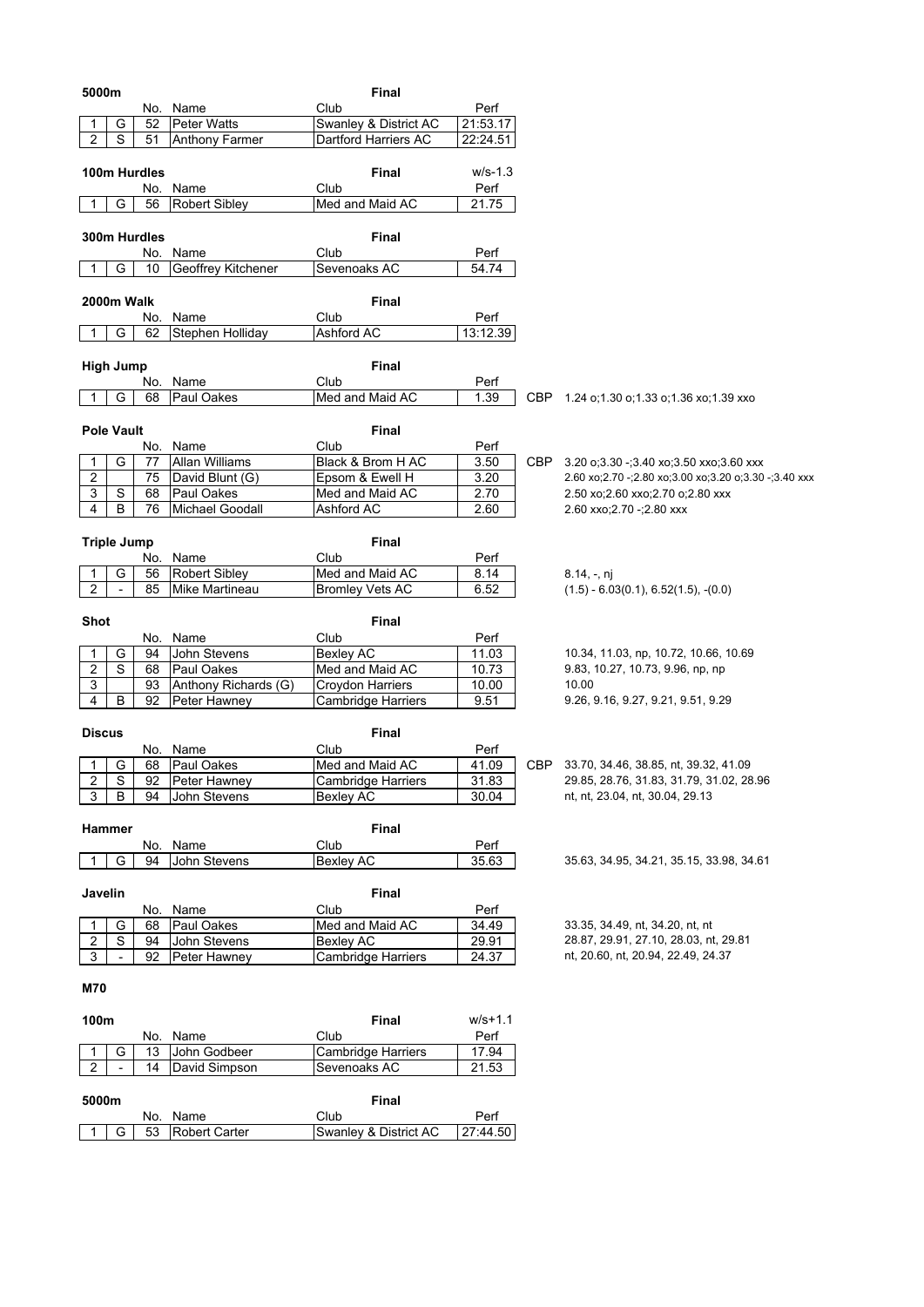| 80m Hurdles         |                               |              |                                          |               | <b>Final</b>                              | $w/s + 0.3$    |             |                                                                               |
|---------------------|-------------------------------|--------------|------------------------------------------|---------------|-------------------------------------------|----------------|-------------|-------------------------------------------------------------------------------|
| 1                   | G                             | No.<br>58    | Name<br>Barry Ferguson                   | Club          | Cambridge Harriers                        | Perf<br>15.73  |             |                                                                               |
|                     |                               |              |                                          |               |                                           |                |             |                                                                               |
|                     |                               | 300m Hurdles |                                          |               | <b>Final</b>                              |                |             |                                                                               |
|                     |                               | No.          | Name                                     | Club          |                                           | Perf           |             |                                                                               |
| 1                   | G                             | 58           | Barry Ferguson                           |               | Cambridge Harriers                        | 56.83          |             |                                                                               |
|                     |                               |              |                                          |               |                                           |                |             |                                                                               |
| 2000m Walk          |                               |              |                                          |               | <b>Final</b>                              |                |             |                                                                               |
|                     |                               | No.          | Name                                     | Club          |                                           | Perf           |             |                                                                               |
| 1                   | G                             | 63           | Douglas Hopkins                          |               | Med and Maid AC                           | 15:07.04       | <b>NCBP</b> |                                                                               |
| <b>Pole Vault</b>   |                               |              |                                          |               | Final                                     |                |             |                                                                               |
|                     |                               | No.          | Name                                     | Club          |                                           | Perf           |             |                                                                               |
| 1                   |                               | 78           | Brian Harlick (G)                        |               | Epsom & Ewell H                           | 2.30           |             | 2.00 o;2.10 o;2.20 xxo;2.30 xo;2.40 xxx                                       |
| $\overline{2}$      | $\overline{\phantom{a}}$      | 14           | David Simpson                            | Sevenoaks AC  |                                           | 1.30           |             | 1.30 o;1.40 xxx                                                               |
|                     |                               |              |                                          |               |                                           |                |             |                                                                               |
| Shot                |                               |              |                                          |               | Final                                     |                |             |                                                                               |
|                     |                               |              | No. Name                                 | Club          |                                           | Perf           |             |                                                                               |
| 1<br>$\overline{c}$ | G<br>S                        | 95<br>96     | John Gilbert<br>Gordon Hickey            |               | Invicta East Kent AC<br>Black & Brom H AC | 9.66<br>9.37   |             | 9.49, 9.01, 9.57, 9.57, np, 9.66<br>8.44, 9.37, 8.97, 8.73, 8.48, np          |
|                     |                               |              |                                          |               |                                           |                |             |                                                                               |
| <b>Discus</b>       |                               |              |                                          |               | Final                                     |                |             |                                                                               |
|                     |                               |              | No. Name                                 | Club          |                                           | Perf           |             |                                                                               |
| $\mathbf{1}$        |                               | 78           | Brian Harlick (G)                        |               | Epsom & Ewell H                           | 28.46          |             | 27.71, 26.32, nt, 28.46, 28.12, nt                                            |
|                     |                               |              |                                          |               |                                           |                |             |                                                                               |
| Hammer              |                               |              |                                          |               | <b>Final</b>                              |                |             |                                                                               |
|                     |                               |              | No. Name                                 | Club          |                                           | Perf           |             |                                                                               |
| 1<br>$\overline{c}$ | G<br>$\overline{\phantom{a}}$ | 95<br>96     | John Gilbert<br>Gordon Hickey            |               | Invicta East Kent AC<br>Black & Brom H AC | 36.10<br>21.54 |             | 35.78, 36.10, nt, nt, nt, nt<br>nt, 20.86, 19.76, 21.54, 20.43, 20.93         |
| 3                   | $\overline{\phantom{a}}$      | 109          | Neville Hargreaves                       | Spenborough H |                                           | 18.31          |             | 17.52, 16,26, 8.13, 17.78, 16.59, 18.31                                       |
|                     |                               |              |                                          |               |                                           |                |             |                                                                               |
| Javelin             |                               |              |                                          |               | <b>Final</b>                              |                |             |                                                                               |
|                     |                               |              | No. Name                                 | Club          |                                           | Perf           |             |                                                                               |
| 1                   | G                             | 95           | John Gilbert                             |               | Invicta East Kent AC                      | 26.14          |             | 24.02, 25.95, 26.14, nt, 25.56, 25.46                                         |
| $\overline{c}$      | S                             | 111          | Michael Duffin                           |               | Paddock Wood AC                           | 23.32          |             | 21.91, nt, 23.24, 20.40, 23.32, nt                                            |
| 3<br>4              | $\overline{\phantom{a}}$      | 96<br>14     | Gordon Hickey<br>David Simpson           | Sevenoaks AC  | Black & Brom H AC                         | 20.34<br>20.19 |             | 19.89, nt, 18.56, 20.34, 19.27, 20.28<br>20.19, 17.92, 17.14, 19.35, 17.96, - |
|                     |                               |              |                                          |               |                                           |                |             |                                                                               |
| <b>M80</b>          |                               |              |                                          |               |                                           |                |             |                                                                               |
|                     |                               |              |                                          |               |                                           |                |             |                                                                               |
| 100m                |                               |              |                                          |               | Final                                     | $W/S + 1.1$    |             |                                                                               |
|                     |                               |              | No. Name                                 | Club          |                                           | Perf           |             |                                                                               |
|                     | G                             |              | 15 Richard Pitcairn-Knowles Sevenoaks AC |               |                                           | 19.90 NCBP     |             |                                                                               |
| 200m                |                               |              |                                          |               | <b>Final</b>                              | $W/S-1.5$      |             |                                                                               |
|                     |                               |              | No. Name                                 | Club          |                                           | Perf           |             |                                                                               |
| 1                   | G                             | 15           | Richard Pitcairn-Knowles Sevenoaks AC    |               |                                           | 43.17          | <b>NCBP</b> |                                                                               |
|                     |                               |              |                                          |               |                                           |                |             |                                                                               |
| 400m                |                               |              |                                          |               | Final                                     |                |             |                                                                               |
|                     |                               |              | No. Name                                 | Club          |                                           | Perf           |             |                                                                               |
| 1                   |                               | 15           | Richard Pitcairn-Knowles                 | Sevenoaks AC  |                                           | 114.30         | <b>NCBP</b> |                                                                               |
| 800m                |                               |              |                                          |               | <b>Final</b>                              |                |             |                                                                               |
|                     |                               |              | No. Name                                 | Club          |                                           | Perf           |             |                                                                               |
| 1                   | G                             | 15           | Richard Pitcairn-Knowles Sevenoaks AC    |               |                                           | 4:03.58        | <b>NCBP</b> |                                                                               |
|                     |                               |              |                                          |               |                                           |                |             |                                                                               |
| 1500m               |                               |              |                                          |               | Final                                     |                |             |                                                                               |
|                     |                               |              | No. Name                                 | Club          |                                           | Perf           |             |                                                                               |
| $\mathbf 1$         |                               | 15           | Richard Pitcairn-Knowles Sevenoaks AC    |               |                                           | 8:16.08        | <b>NCBP</b> |                                                                               |
| Hammer              |                               |              |                                          |               | <b>Final</b>                              |                |             |                                                                               |
|                     |                               |              | No. Name                                 | Club          |                                           | Perf           |             |                                                                               |
| 1                   | G                             |              | 105   Peter Barber                       |               | <b>Cambridge Harriers</b>                 | 27.47          |             | NCBP 27.47, 27.07, nt, nt, nt, nt                                             |
|                     |                               |              |                                          |               |                                           |                |             |                                                                               |
| <b>W35</b>          |                               |              |                                          |               |                                           |                |             |                                                                               |
|                     |                               |              |                                          |               |                                           |                |             |                                                                               |
| 200m                |                               |              |                                          |               | <b>Final</b>                              | $W/S-1.5$      |             |                                                                               |
|                     |                               |              | No. Name                                 | Club          |                                           | Perf           |             |                                                                               |
|                     | G                             | 20           | <b>Fleur Hardie</b>                      |               | Dartford Harriers AC                      | 31.14          |             |                                                                               |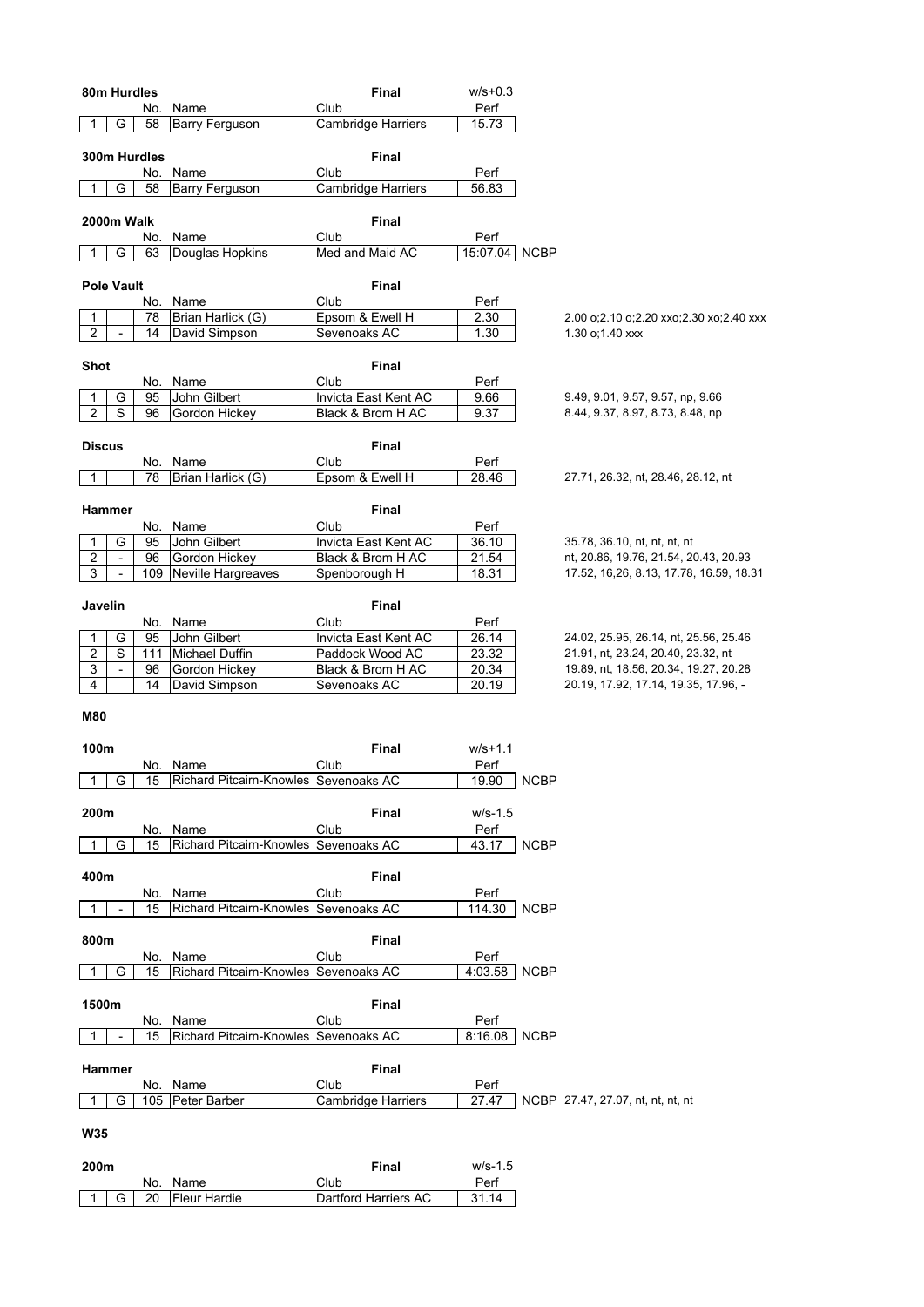| 800m                                                 | <b>Final</b>             |               |                                                                             |
|------------------------------------------------------|--------------------------|---------------|-----------------------------------------------------------------------------|
| No. Name                                             | Club                     | Perf          |                                                                             |
| Jenny Fowler<br>G<br>39<br>1                         | Med and Maid AC          | 2:27.53       |                                                                             |
| S<br>$\overline{2}$<br><b>Katarina Summers</b><br>41 | Swanley & District AC    | 2:32.67       |                                                                             |
|                                                      |                          |               |                                                                             |
| 100m Hurdles                                         | <b>Final</b>             | $W/s + 0.8$   |                                                                             |
| No.<br>Name                                          | Club                     | Perf          |                                                                             |
| 57<br>Sarah Covill<br>1                              | <b>Bexley AC</b>         | 20.03         |                                                                             |
|                                                      |                          |               |                                                                             |
| 400m Hurdles                                         | Final                    |               |                                                                             |
| No. Name                                             | Club                     | Perf          |                                                                             |
| 57<br>Sarah Covill<br>1                              | <b>Bexley AC</b>         | 84.54         |                                                                             |
|                                                      |                          |               |                                                                             |
| Long Jump                                            | Final                    |               |                                                                             |
| Name<br>No.                                          | Club                     | Perf          |                                                                             |
| 57<br>Sarah Covill<br>1                              | <b>Bexley AC</b>         | 3.72          |                                                                             |
|                                                      |                          |               |                                                                             |
| <b>Triple Jump</b>                                   | <b>Final</b>             |               |                                                                             |
| Name<br>No.                                          | Club                     | Perf          |                                                                             |
| G<br>Sarah Covill<br>57<br>1                         | <b>Bexley AC</b>         | 8.08          | $(0.9) - 7.97(0.0), 8.08(0.9), 7.99(0.0), 8.05(1.5), 8.08(0.9),$ nj $(0.7)$ |
|                                                      |                          |               |                                                                             |
| Hammer                                               | <b>Final</b>             |               |                                                                             |
| No. Name<br>57                                       | Club<br>Bexley AC        | Perf          | 17.23, 17.98, 17.58, 14.95, 17.41, 17.35                                    |
| Sarah Covill<br>1                                    |                          | 17.98         |                                                                             |
|                                                      |                          |               |                                                                             |
| <b>W40</b>                                           |                          |               |                                                                             |
| 100m                                                 | Final                    | $W/S-0.3$     |                                                                             |
| No. Name                                             | Club                     | Perf          |                                                                             |
| G<br>Imeta Barauskiene<br>16<br>1                    | <b>Bexley AC</b>         | 14.40         |                                                                             |
|                                                      |                          |               |                                                                             |
| 400m                                                 | <b>Final</b>             |               |                                                                             |
| No. Name                                             | Club                     | Perf          |                                                                             |
| <b>Allison Page</b><br>G<br>29<br>1                  | Dartford Harriers AC     | 69.36         |                                                                             |
|                                                      |                          |               |                                                                             |
| 800m                                                 | <b>Final</b>             |               |                                                                             |
| Name<br>No.                                          | Club                     | Perf          |                                                                             |
| G<br>42<br>Lisa Sharpe<br>1                          | Thanet Roadrunners AC    | 2:49.55       |                                                                             |
|                                                      |                          |               |                                                                             |
| 2000m Walk                                           | <b>Final</b>             |               |                                                                             |
| Name<br>No.                                          | Club                     | Perf          |                                                                             |
| Angela Martin<br>G<br>64                             | Paddock Wood AC          | 12:52.39      | CBP                                                                         |
|                                                      |                          |               |                                                                             |
| <b>Pole Vault</b>                                    | Final                    |               |                                                                             |
| No. Name                                             | Club                     | Perf          |                                                                             |
| G<br>Jackie Montgomery<br>79<br>1                    | Black & Brom H AC        | 2.40          | 2.10 o;2.20 o;2.30 o;2.40 o;2.50 xxx                                        |
|                                                      |                          |               |                                                                             |
| Long Jump                                            | Final                    |               |                                                                             |
| No.<br>Name                                          | Club                     | Perf          |                                                                             |
| G<br>Imeta Barauskiene<br>16<br>1                    | <b>Bexley AC</b>         | 4.84          | 4.84, nj, -, 4.54, wd                                                       |
|                                                      |                          |               |                                                                             |
| <b>Triple Jump</b>                                   | <b>Final</b>             |               |                                                                             |
| Name<br>No.                                          | Club                     | Perf          |                                                                             |
| G<br>Imeta Barauskiene<br>16<br>1                    | <b>Bexley AC</b>         | 10.04         | 10.04, 9.92, -, 9.84, 9.88, -                                               |
|                                                      |                          |               |                                                                             |
| <b>Discus</b>                                        | <b>Final</b>             |               |                                                                             |
| No. Name<br>107 Angela Mitchell (G)<br>$\mathbf{1}$  | Club<br><b>Harrow AC</b> | Perf<br>33.72 | 31.39, 31.22, nt, nt, 33.72, nt                                             |
| $\overline{2}$<br>106 Julie Manser                   | Unattached               | 18.15         | 15.58, 17.22, 16.53, 15.57, 16.07, 18.15                                    |
|                                                      |                          |               |                                                                             |
| <b>W50</b>                                           |                          |               |                                                                             |
|                                                      |                          |               |                                                                             |
| 5000m                                                | Final                    |               |                                                                             |
|                                                      |                          |               |                                                                             |

| JUUUIII |  |                                                            | .             |          |
|---------|--|------------------------------------------------------------|---------------|----------|
|         |  | No. Name                                                   | Club          | Perf     |
|         |  | 1   G   55   Victoria Talbot-Rosner   Invicta East Kent AC |               | 22:05.36 |
|         |  | 2 S   54 Tina Eke                                          | Folkestone RC | 26:09.19 |

 $\overline{1}$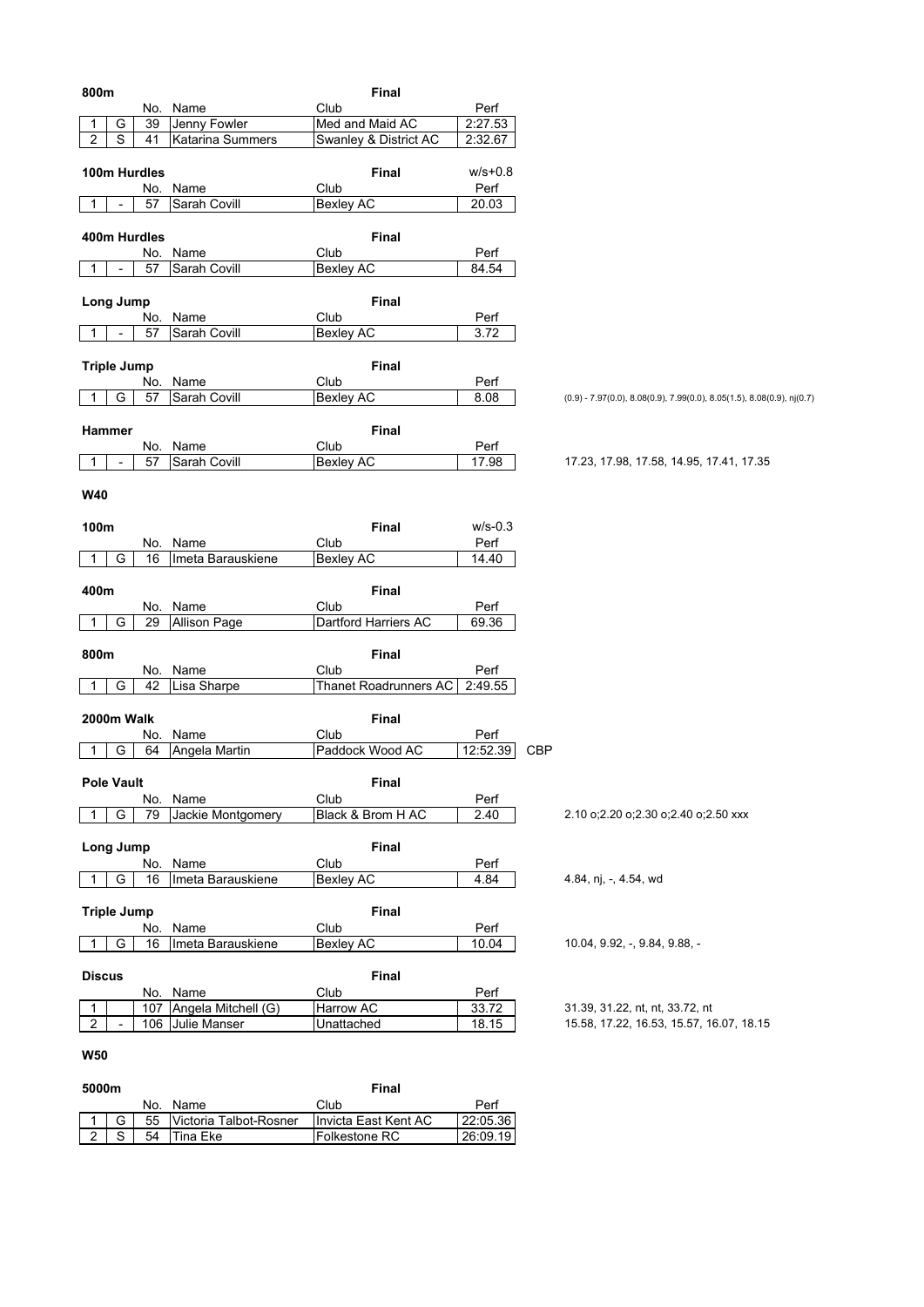| 2000m Walk                                       | Final                    |              |             |                                                                 |
|--------------------------------------------------|--------------------------|--------------|-------------|-----------------------------------------------------------------|
| Name<br>No.                                      | Club                     | Perf         |             |                                                                 |
| Geraldine Legon<br>G<br>65<br>$\mathbf 1$        | <b>Bexley AC</b>         | 13:10.22     | <b>CBP</b>  |                                                                 |
|                                                  |                          |              |             |                                                                 |
| <b>High Jump</b>                                 | <b>Final</b>             |              |             |                                                                 |
| Name<br>No.                                      | Club                     | Perf         |             |                                                                 |
| <b>Teresa Eades</b><br>G<br>69<br>1              | Dartford Harriers AC     | 1.30         |             | 1.21 o;1.24 o;1.27 o;1.30 xo;1.33 xxx                           |
| $\overline{2}$<br>S<br>70<br>Liz Slater          | <b>Bexley AC</b>         | 1.18         |             | 1.09 o; 1.15 o; 1.18 o; 1.21 xxx                                |
|                                                  |                          |              |             |                                                                 |
| <b>Pole Vault</b>                                | Final                    |              |             |                                                                 |
|                                                  | Club                     |              |             |                                                                 |
| No. Name<br>1                                    |                          | Perf<br>2.40 | CBP         | 2.20 o;2.30 o;2.40 o;2.50 xxx                                   |
| Teresa Eades<br>G<br>69                          | Dartford Harriers AC     |              |             |                                                                 |
|                                                  |                          |              |             |                                                                 |
| <b>Triple Jump</b>                               | <b>Final</b>             |              |             |                                                                 |
| No. Name                                         | Club                     | Perf         |             |                                                                 |
| G<br><b>Liz Slater</b><br>70<br>1                | <b>Bexley AC</b>         | 6.55         |             | 6.29, 6.41, 6.55, nj, 6.40, -                                   |
|                                                  |                          |              |             |                                                                 |
| Shot                                             | Final                    |              |             |                                                                 |
| No. Name                                         | Club                     | Perf         |             |                                                                 |
| Wendy Dunsford (G)<br>97<br>1                    | Epsom & Ewell H          | 8.68         |             | 8.33, 8.39, 8.26, 8.52, 8.45, 8.68                              |
| $\overline{2}$<br>100<br>Angela Morgan (G)       | Eastbourne Rovers        | 7.72         |             | 7.02, 7.30, 7.26, 7.11, 7.72, 7.42                              |
| 3<br>G<br><b>Liz Slater</b><br>70                | Bexley AC                | 7.54         |             | 7.54, 7.22, 7.06, 7.03, 7.13, np                                |
| 4<br>99<br>Christine Lynch<br>$\blacksquare$     | Swale Combined AC        | 5.86         |             | 5.60, 5.61, 5.76, 5.63, 5.68, 5.86                              |
|                                                  |                          |              |             |                                                                 |
| <b>Discus</b>                                    | Final                    |              |             |                                                                 |
| No. Name                                         | Club                     | Perf         |             |                                                                 |
| Wendy Dunsford (G)<br>97<br>1                    | Epsom & Ewell H          | 23.99        |             | 22.92, 23.28, 23.78, 23.39, 23.37, 23.99                        |
| $\boldsymbol{2}$<br>G<br>Anne Goad<br>98         | Dartford Harriers AC     | 23.02        |             | 21.38, nt, 23.02, 21.60, 22.54, 19.79                           |
| 3<br>S<br>70                                     | <b>Bexley AC</b>         | 17.97        |             |                                                                 |
| Liz Slater                                       | Swale Combined AC        |              |             | 11.98, -, 15.77, 17.26, 17.57, 17.97                            |
| $\overline{4}$<br>99<br>Christine Lynch          |                          | 14.82        |             | 14.82, 13.38, 13.94, 13.85, 14.17, 13.49                        |
|                                                  |                          |              |             |                                                                 |
| Hammer                                           | Final                    |              |             |                                                                 |
| No. Name                                         | Club                     | Perf         |             |                                                                 |
| Wendy Dunsford (G)<br>1<br>97                    | Epsom & Ewell H          | 29.39        |             | 26.74, 27.88, 28.42, 26.60, 29.39, 29.08                        |
| $\overline{2}$<br>Angela Morgan (G)<br>100       | <b>Eastbourne Rovers</b> | 27.51        |             | 24.85, nt, nt, nt, 26.36, 27.51                                 |
| $\overline{3}$<br>Anne Goad<br>G<br>98           | Dartford Harriers AC     | 24.90        |             | 23.37, 24.90, 24.54, 23.97, 24.41, -                            |
| $\overline{\mathbf{4}}$<br>S<br>Liz Slater<br>70 | Bexley AC                | 24.60        |             | 23.86, 23.79, 24.42, 22.92, 22.19, 24.60                        |
| 5<br>110<br>Kim Weaving<br>$\overline{a}$        | Thanet AC                | 21.24        |             | nt, 19.88, 17.98, nt, nt, 21.24                                 |
|                                                  |                          |              |             |                                                                 |
| Javelin                                          | Final                    |              |             |                                                                 |
| No. Name                                         | Club                     | Perf         |             |                                                                 |
| G<br>98<br>Anne Goad<br>1                        | Dartford Harriers AC     | 24.61        |             | 24.29, nt, 22.29, 20.64, 24.61, 23.98                           |
|                                                  |                          |              |             |                                                                 |
| <b>W60</b>                                       |                          |              |             |                                                                 |
|                                                  |                          |              |             |                                                                 |
|                                                  |                          |              |             |                                                                 |
| 200m                                             | Final                    | $W/S-1.5$    |             |                                                                 |
| No. Name                                         | Club                     | Perf         |             |                                                                 |
| G<br>Fiona Argent<br>21<br>1                     | Med and Maid AC          | 34.98        | <b>CBP</b>  |                                                                 |
|                                                  |                          |              |             |                                                                 |
| 800m                                             | <b>Final</b>             |              |             |                                                                 |
| No. Name                                         | Club                     | Perf         |             |                                                                 |
| Maureen Farmer<br>43<br>1                        | Dartford Harriers AC     | 3:39.37      |             |                                                                 |
|                                                  |                          |              |             |                                                                 |
| 80m Hurdles                                      | Final                    | w/s+0.9      |             |                                                                 |
| Name<br>No.                                      | Club                     | Perf         |             |                                                                 |
| <b>Christine Clements</b><br>G<br>59<br>1        | Dartford Harriers AC     | 17.28        | <b>CBP</b>  |                                                                 |
| $\overline{2}$<br>S<br>21<br>Fiona Argent        |                          |              |             |                                                                 |
|                                                  |                          |              |             |                                                                 |
|                                                  | Med and Maid AC          | 17.61        |             |                                                                 |
|                                                  |                          |              |             |                                                                 |
| 300m Hurdles                                     | Final                    |              |             |                                                                 |
| No. Name                                         | Club                     | Perf         |             |                                                                 |
| G<br>21<br>Fiona Argent<br>1                     | Med and Maid AC          | 64.07        | <b>NCBP</b> |                                                                 |
|                                                  |                          |              |             |                                                                 |
| <b>High Jump</b>                                 | Final                    |              |             |                                                                 |
| No.<br>Name                                      | Club                     | Perf         |             |                                                                 |
| G<br>59<br><b>Christine Clements</b><br>1        | Dartford Harriers AC     | 1.30         | CBP.        | 1.00 o1.09 o;1.15 o;1.18 o;1.21 o;1.24 o;1.27 o;1.30 o;1.33 xxx |
| $\overline{2}$<br>S<br>Patricia Oakes<br>71      | Med and Maid AC          | 1.06         |             | 1.00 o;1.03 o;1.06 xo;1.09 xxx                                  |
|                                                  |                          |              |             |                                                                 |
| <b>Pole Vault</b>                                | Final                    |              |             |                                                                 |
| No. Name                                         | Club                     |              |             |                                                                 |
| Sue Yeomans (G)<br>$\mathbf 1$<br>81             | St Albans AC             | Perf<br>2.40 |             | 2.40 o; 2.50 xxx                                                |